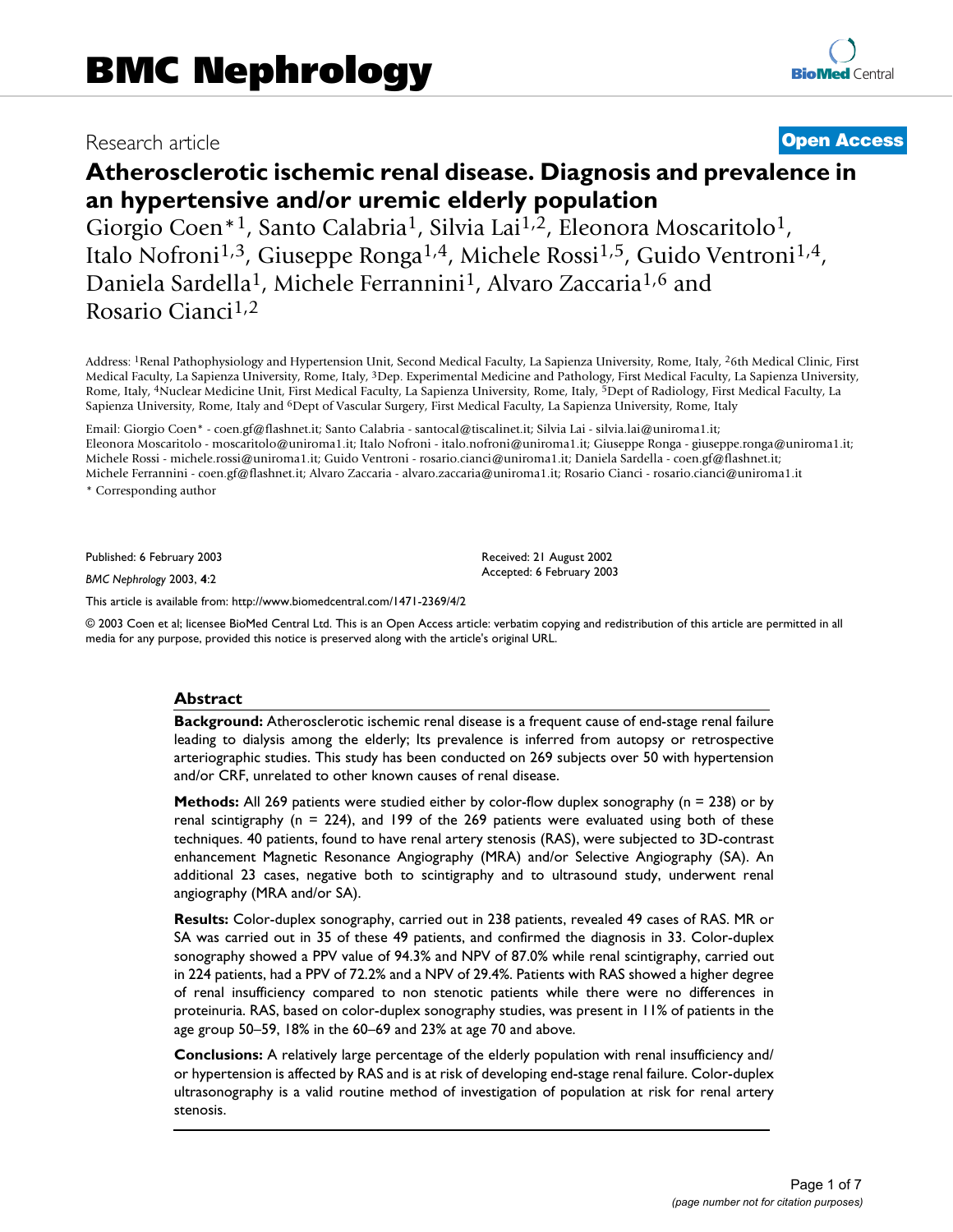# **Background**

Ischemic renal disease is a renal insufficiency associated with main renal artery stenosis or occlusion [1,2]. Chronic ischemia causes progressive renal damage with atrophy and permanent loss of structural integrity. The cause-andeffect relationship between anatomic renal artery disease and renal function is often difficult to establish [3]. Deterioration of renal function derives not only from reduction in blood flow, but also from long term hypertension and concomitant risk factors like diabetes, hyperlipidemia, atheroemboli and aging [4].

Ischemic nephropathy has been recognized in the last decade as a distinct cause of renal insufficiency, especially in patients with advanced age [5]. A substantial percentage of patients with endstage renal failure which requires entering a dialysis program, is primarily affected by ischemic renal disease [6,7]. Estimates of the prevalence of renovascular disease derive mainly from autopsy and angiographic studies of patients with renovascular hypertension or atherosclerotic disease involving other districts of the arterial tree [8–11]. Large population studies based on non invasive diagnostic methods are lacking.

The aim of this study is to evaluate the prevalence of renal artery stenosis in a relatively large population aged 50 and above, with arterial hypertension started over 50 years of age, or with chronic renal failure of late onset not explained by other diagnoses. The study is also aimed at comparing different diagnostic techniques for the detection of renal artery stenosis as well as clinical and biochemical indicators of renovascular disease.

# **Methods**

This study has been carried out on 269 patients, consecutively referred to the nephrologic outpatient clinic for arterial hypertension and/or chronic renal failure. Patients were selected according to the following criteria: age above 50 years, arterial hypertension starting after this age and/or chronic renal failure of late onset, with or without hypertension and unexplained by other known renal pathologies such as chronic glomerulonephritis, chronic tubulointerstitial disease, polycystic kidneys and obstructive renal disease. Diabetes mellitus was not an exclusion criterion and cases of suspected diabetic nephropathy were included when extrarenal atherosclerotic arterial occlusive disease coexisted. None of the patients was on dialysis treatment or had received a kidney transplantation.

269 patients, 150 males and 119 females, were characterized for clinical and standard biochemical parameters, as reported in Table [1,](#page-2-0) and subjected to non invasive diagnostic manoeuvres, such as renal radionuclide scintigraphy and color-duplex ultrasonography of renal arteries. In particular, all 269 patients were studied either by colorflow duplex sonography (n= 238) or by renal scintigraphy (n= 224), and 199 of the 269 patients were evaluated using both of these techniques. 40 of 58 patients who were positive for renal artery stenosis with one or two techniques, underwent renal angiography either with three-dimensional contrast-enhanced Magnetic Resonance Angiography (3D-CE-MRA), and/or with Selective Angiography (SA). 7 of the remaining 18 patients could not be subjected to Magnetic Resonance Angiography because of technical problems (metallic prosthesis or pacemaker); 7 refused the procedure due to claustrophobia. In the remaining 4 cases, renal artery stenosis was on a small kidney. In particular, of 49 patients with a positive ultrasonography, 35 accepted to be submitted to renal angiography, while of 24 patients with a positive scintigraphy, 18 accepted to undergo renal angiography. In addition, 17 patients with negative results for renal artery stenosis with the non invasive manoeuvres, accepted to be submitted to Magnetic Resonance Angiography.

Doppler ultrasonography was carried out after fasting, following a three day of a low fibre diet and without smoking for a minimum of six hours before the procedure. Patients were studied with an Acuson 120 XP/4 (Acuson Corp., Mountain View, CA), equipped with a 3.5 MHz transducer, with longitudinal anterior, lateral and oblique approach, with at least threefold sampling of parameters along the artery. Subjects were asked to lie in the supine position for the study of the abdominal aorta and the origin of the renal arteries. Subsequently patients were turned on either side for the study of the renal arteries at the hilum and of parenchymal perfusion.

Standard criteria for the diagnosis of significant renal artery stenosis ( $\geq 60\%$ ) are [12]: 1. Systolic peak velocity above 180 cm/sec (sensitivity  $\approx$  94%, or 98% when peak velocity >200 cm/sec). 2. Renal aortic ratio, defined as the ratio between systolic peak velocity in the renal artery and systolic peak velocity in the abdominal aorta in the suprarenal tract, with a normal value of <3.5.

Renal radionuclide scintigraphy was performed with a gamma camera (Starcam 4000, General Electric, USA) with 99mTc-DTPA (diethylenetriaminepentaacetic acid) in 125 patients and with 99mTc-MAG3 (mercaptoacetyltriglycine) in 99 patients, with a total of 224 patients. MAG3 was chosen in patients with creatinine clearance <25 ml/ min. Diuretics and/or ACE inhibitors were discontinued at least three days before, if treatment was underway. Criteria of positivity for renal artery stenosis were: Parenchymal transit time >4 minutes; a difference in split renal function >30%;  $T_{\text{max}}$  >5 min, with a difference between kidneys >1 min. A captopril test was carried out in 161 patients, by administering captopril 50 mg p.o. one hour before the administration of the tracer. Following captopril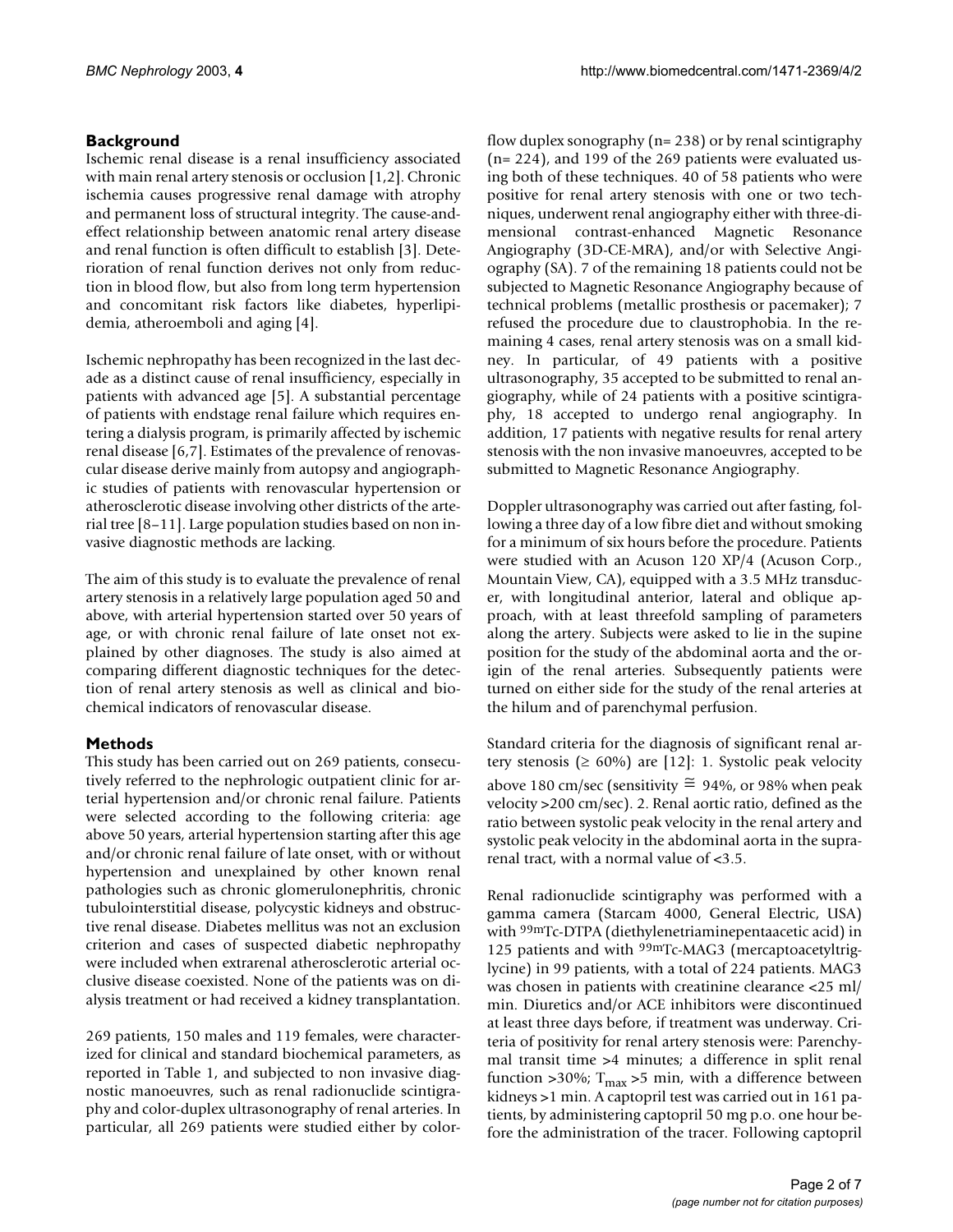|                                                          |                 | normal values |
|----------------------------------------------------------|-----------------|---------------|
| Patient, n°                                              | 269             |               |
| Sex, $(M/F)$                                             | 150/119         |               |
| Age, years                                               | $65.8 \pm 11.9$ |               |
| Weight, Kg                                               | $70.8 \pm 11.9$ |               |
| Creatinine, mg/dl                                        | $1,7 \pm 1$     | $(0,6-1,2)$   |
| Cr. Clearance, ml/min                                    | $54.8 \pm 30.2$ | $(90 - 120)$  |
| Urea, mg/dl                                              | $61,2 \pm 33,2$ | $(10-45)$     |
| Uric acid, mg/dl                                         | $6.5 \pm 1.8$   | $(3-7)$       |
| Sodium, mEq/L                                            | $142 \pm 4.3$   | $(136 - 145)$ |
| Potassium, mEq/L                                         | $4,6 \pm 0.5$   | $(3,6-5)$     |
| Cholesterol, mg/dl                                       | $243 \pm 53$    | $(150 - 220)$ |
| HDL cholesterol, mg/dl                                   | $49 \pm 13,6$   | (245)         |
| Triglycerides, mg/dl                                     | $162 \pm 83$    | $(50 - 200)$  |
| Urinary protein, mg/24 h                                 | $654 \pm 1103$  | (< 150)       |
| Systolic BP, mmHg                                        | $170 \pm 25$    | (< 140)       |
| Diastolic BP, mmHg                                       | $96 \pm 14$     | (< 90)        |
| Duration of hypertension, years                          | $7.5 \pm 6$     |               |
|                                                          | $n^{\circ}$     | %             |
| Arterial hypertension                                    | 238             | 88,5          |
| Familiar hypertension                                    | 113             | 42,0          |
| Smoking                                                  | 89              | 33,0          |
| Diabetes mellitus                                        | 42              | 15,6          |
| Hypertensive retinopathy (stage III and IV)<br>(163/269) | 4               | 2,5           |
| Interventricular septum (154/269)                        | 2               | 78,5          |
| Stenosis of epiaortic arteries (111/269)                 | 60              | 54,0          |
| Stenosis of iliofemoral arteries (52/269)                | 33              | 63,5          |
| Renal dimensions asymmetry (>11 mm)                      | 135             | 50,2          |

<span id="page-2-0"></span>

| Table 1: Clinical and laboratory data of the patient population (M ± SD;percent) |
|----------------------------------------------------------------------------------|
|                                                                                  |

administration, criteria of suspected stenosis were: with 99mTc-DTPA, a fall in glomerular filtration rate of the affected side >5%; with  $99mTc-MAG3$ , an increase of at least 0.15 of the 20 minutes/peak count ratio (ratio between the activity after 20 minutes and peak radioactivity); or a lengthening of  $>2$  min of T<sub>max</sub> value, or a delay of tracer elimination in the pelvis of >2 minutes [13,14].

Magnetic Resonance Angiography was performed with a 1.5 T magnet (Vision Plus; Siemens, Erlangen, Germany) with 25 mT/m gradient strengtth and 600 microseconds gradient rise time. In all cases a Flash 3D T1-weighted sequence (TR = 4.6; TE = 1.8, FA =  $30^{\circ}$ , NEX = 1, Slab thickness = 120, FOV = 500, matrix =  $200 \times 512$ , n° partitions = 34) was used. The acquisition time of the sequence was 23 s. A phased array body coil was used. Before the acquisition a test bolus was performed (TR =  $5.8$ , TE =  $2.4$ , FA = 10, Thickness = 10, matrix-128 × 256, FOV = 400, NEX = 40), injecting 2 ml of Gd-DTPA at 2 ml/s; in order to establish the correct delay time. The examination was performed administering 0.2 mmol/kg of Gd-DTPA with a power injector (Spectris, Medrad) at a flow rate of 2 ml/s. Images were reconstructed using a standard maximum intensity projection (MIP) algorithm and were reviewed by two radiologists obtaining a final report by consensus. This is a more advanced technique than TOF-MRA (Time of Fly) and PC-MRA (Phase-Contrast), and is especially useful for detection of renal artery stenosis. It is considered to have specificity and sensitivity values approaching selective angiography [15,16].

MR angiography was carried out in a total of 39 patients, 22 with positivity of at least one of the non invasive manoeuvers, and 17 cases with negative results. Selective angiography was carried out in 32 patients among those with at least one positivity for renal artery stenosis, diagnosed with non invasive techniques. Stenosis was considered significant both with MRA and SA when at inspection the reduction in arterial lumen diameter was  $\geq 60\%$ . In 14 patients, both MRA and SA were performed. The presence of renal artery stenosis, identified by MRA, was confirmed in all cases by SA. The total number of angiographic studies was 57.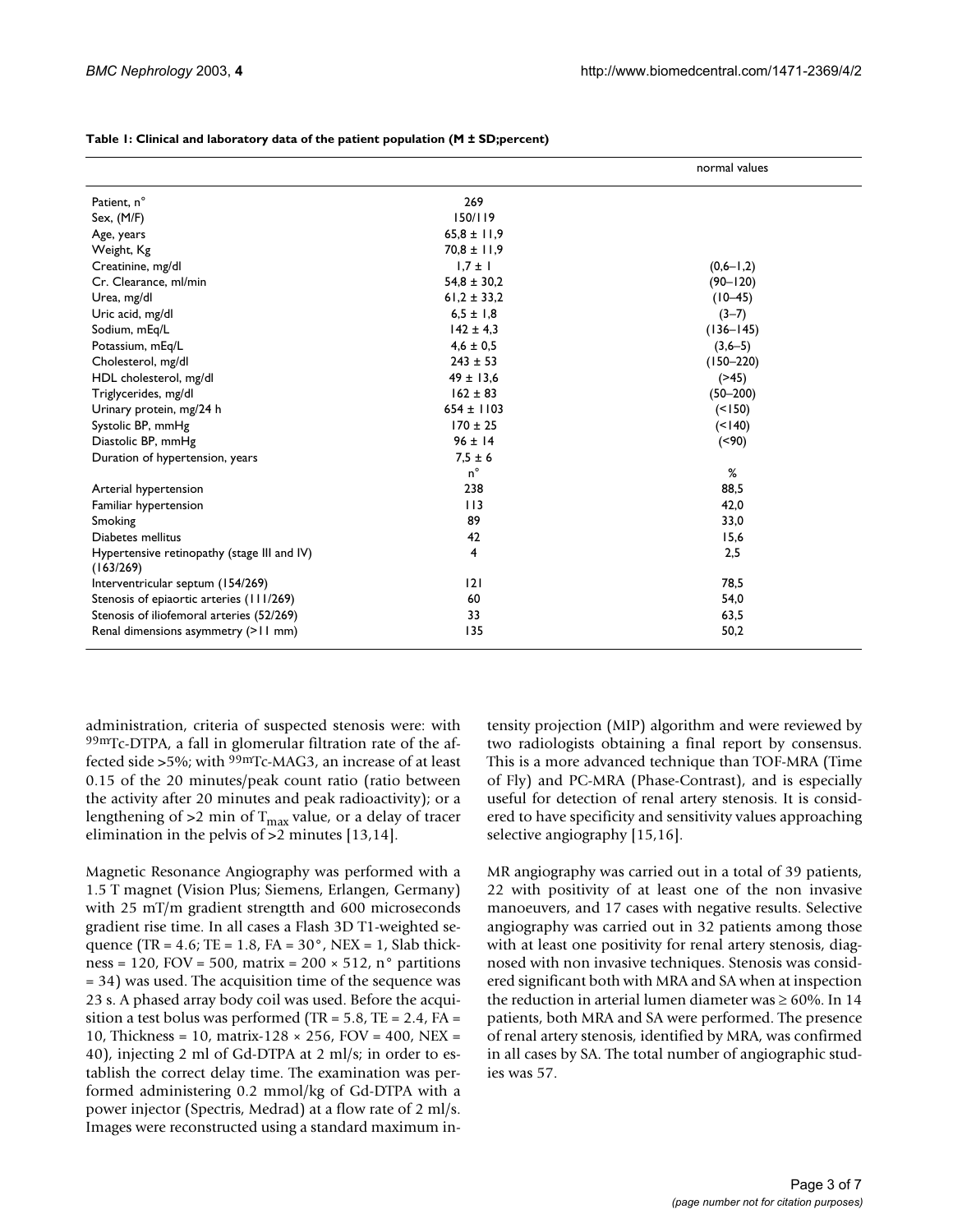|           | <b>DDS</b> |     |            |     |
|-----------|------------|-----|------------|-----|
| <b>RS</b> | Pos        | Neg | Not Tested | All |
| Pos       | 22         | 0   |            | 24  |
| Neg       | 27         | 150 | 23         | 200 |
| No tested | 0          | 39  | o          | 45  |
| All       | 49         | 189 | 31         | 269 |

#### <span id="page-3-0"></span>**Table 2: Synopsis of results of non-invasive techniques**

#### *Statistical analysis*

Following a preliminary descriptive analysis, since the available data did not allow to evaluate sensitivity and specificity, contingency tables were created only for evaluation of positive and negative predictive values for the diagnostic techniques,. For each index the confidence interval at 95% level was calculated. Mann-Withney non parametric and Pearson  $\chi^2$  tests were used. Significance threshold level was considered to be  $p < 0.05$ .

#### **Results**

The number of patients, sex distribution, average age, blood pressure values and several biochemical parameters for the entire population together with other clinical parameters of the population are reported in Table [1.](#page-2-0)

The population was found to have, on average, a moderate renal insufficiency, as shown by the mean creatinine clearance of  $54.8 \pm 30.2$  ml/min. 88.5% of the patients had arterial hypertension. Hypertensive organ damage was evidenced by a thickening of interventricular septum in 78.5% of cases, revealed by echocardiography. In addition, on average the patients had increased cholesterol levels. Carotid and lower extremities artery stenosis were found in 54% and 63% respectively, of the patients studied. Diabetes mellitus was present in 15.6 %.

A synopsis of the results of the non-invasive techniques is reported in Table [2](#page-3-0). Renal color-duplex sonography, performed in 238 patients, showed that 49 (20.6%) were affected by renal artery stenosis. MRA and/or SA were performed in 35 of these 49 patients. The diagnosis was confirmed in 33 cases, while 2 cases were false positive. 23 of 189 patients with a negative result of color-duplex sonography, accepted to undergo a renal angiography. In 20 cases the angiography confirmed the negativity, while 3 cases were found to be false negative. On the basis of these data the positive predictive value of color-duplex sonography was 94.3% (80.8–99.3% Confidence Interval) and the negative predictive value was 87.0% (66.4– 97.2% C.I.).

Renal scintigraphy was carried out in 224 patients. 24 patients had a positive test for renal artery stenosis. 18 of 24 patients underwent an angiography. Positivity for renal artery stenosis was confirmed in 13, while 5 cases were false positive. Of 200 cases with negative results, 17 were further examined with angiography; 12 of these cases were false negative. The positive predictive value was 72.2% (46.5–90.3% C.I.), while the negative predictive value was 29.4% (10.3–56.0% C.I.).

The comparison between patients with and without renal artery stenosis (Table [3\)](#page-4-0), based on the results of color-duplex sonography, has shown significant difference in the extent of renal failure. The levels of proteinuria did not reach statistical difference probably due to the groups sizes. Significant difference was also found in the prevalence of renal asymmetry and in percent of patients with diabetes mellitus (Table [3](#page-4-0)). 59% of the patients had a unilateral stenosis while it was bilateral in 41%. The comparison of renal damage between patients with unilateral and bilateral renal artery stenosis in reported in Table [4](#page-5-0).

Renal artery stenosis was found in 11.1% of patients in the 50–59 age group, in 18% in the decade 60–69 and 23% of patients above 70 years of age.

#### **Discussion**

The primary aim of this study is to evaluate the diagnostic role of the non invasive approach to renal artery stenosis and ischemic nephropathy in the elderly, to compare the clinical and biochemical data of patients with and without ischemic nephropathy and to establish the prevalence of this disease among the selected population in the different decades of life.

Based on a comparison between non invasive techniques such as renal scintigraphy and color-duplex sonography, and the diagnostic gold-standard of arteriography, that is both Magnetic Resonance and/or Selective Angiography, we attempted to assign predictive values to these non invasive techniques. There is sufficient agreement between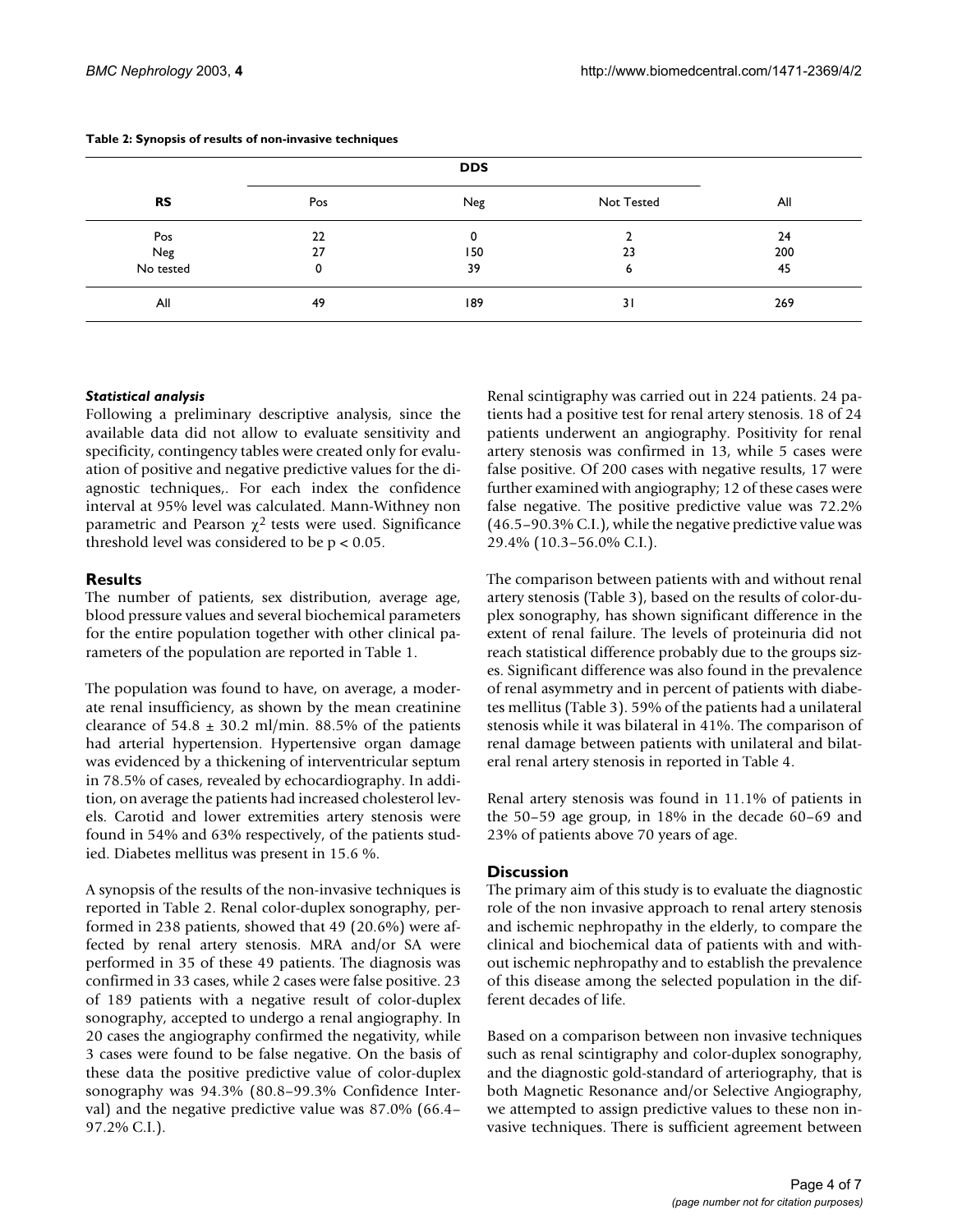|                                             | with             | without         | P        |
|---------------------------------------------|------------------|-----------------|----------|
| Patient, n°                                 | 49               | 189             |          |
| Age, years                                  | $68,1 \pm 8$     | $66,3 \pm 8,9$  | 0, 18    |
| Creatinine, mg/dl                           | $2,5 \pm 1,5$    | $1,6 \pm 0,06$  | < 0.0001 |
| Cr. Clearance, ml/min                       | $34, 7 \pm 19,2$ | $58,2 \pm 30,8$ | < 0.0001 |
| Urea, mg/dl                                 | $84 \pm 38$      | $57 \pm 29$     | < 00001  |
| Uric acid, mg/dl                            | $6,9 \pm 1,8$    | $6,4 \pm 1,8$   | 0,07     |
| Sodium, mEq/L                               | $142 \pm 4.9$    | $142.2 \pm 4$   | 0,6      |
| Potassium, mEq/L                            | $4.6 \pm 0.5$    | $4.5 \pm 0.4$   | 0,52     |
| Cholesterol, mg/dl                          | $236 \pm 58$     | $229 \pm 54$    | 0, 15    |
| HDL cholesterol, mg/dl                      | $45.6 \pm 12$    | $49.6 \pm 12$   | 0,06     |
| Triglycerides, mg/dl                        | $176 \pm 74$     | $156 \pm 76$    | 0,08     |
| Urinary protein, mg/24 h                    | $659 \pm 672$    | $595 \pm 980$   | 0, 14    |
| Systolic BP, mmHg                           | $175 \pm 29$     | $166 \pm 21$    | 0,07     |
| Diastolic BP, mmHg                          | $93 \pm 15$      | $94 \pm 13$     | 0,44     |
|                                             | %                | %               |          |
| Smoking                                     | 28,4             | 31,8            | ns       |
| Diabetes mellitus                           | 29,8             | 13,6            | < 0.01   |
| Hypertensive retinopathy (stage III and IV) | 6,1              | 6,1             | ns       |
| Interventricular septum                     | 88,0             | 74,5            | ns       |
| Stenosis of epiaortic arteries              | 30,0             | 15,2            | ns       |
| Stenosis of iliofemoral arteries            | 57,1             | 50,0            | ns       |
| Renal dimensions asymmetry (>11 mm)         | 75,6             | 43,9            | < 0.01   |

<span id="page-4-0"></span>**Table 3: Humoral parameters (M ± SD) and percentage of clinical findings in patients with and without renal arterial stenosis**

MRA and SA to combine the outcomes for use as a goldstandard. The good agreement was probably due at least in part to the particular sensitivity and specificity of the MR technique utilized in this study, which is considered superimposable to selective angiography [15–17], at least for the stenosis at the origin or at main renal artery. All our cases tested with both arteriographic techniques had comparable results as far as the presence of renal artery stenosis is concerned. The identity of results has been reported by De Cobelli et al. [18] and by Ghantous et al [15].

There are some limitations in the use of Magnetic Resonance, such as claustrophobia and the presence of pacemakers or metallic prosthesis. Since Magnetic Resonance is generally not employed on a routine basis for screening purposes in large populations due to cost and availability, the less expensive non-invasive imaging techniques should come first in the preselection of affected patients.

In the comparison between color-doppler sonography and radionuclide scintigraphy, unfortunately based on a limited number of patients, the former was apparently clearly superior in terms of positive and negative predictive values, in agreement with data of the literature [19]. However this technique requires an experienced operator in order to reach high levels of reliability. On the other hand, in screening for ischemic nephropathy, among patients with renal insufficiency, radionuclide scintigraphy was clearly less reliable, either using DTPA or MAG3. This technique may give better results in terms of sensitivity and specificity in a population screened for renovascular hypertension, in general with normal renal function. Scoble et al [19] have underlined that radionuclide scintigraphy may give better results in the screening of renal artery fibrous dysplasia, where hyperreninism is more frequent, while it is of lower diagnostic value in the diagnosis of renal ischemia.

Comparing patients with and without renal artery stenosis in an elderly population, a higher grade of renal insufficiency in patients with renal artery stenosis emerged clearly, whether the stenosis was unilateral (59%) or bilateral (41%). Renal insufficiency was found in both groups (Table [4](#page-5-0)). Therefore renal artery stenosis in the elderly is associated to atherosclerotic vascular involvement of both kidneys, with bilateral damage to renal function. It is misleadingly simplistic to consider the overall renal damage as deriving from reduced blood perfusion of the kidney, due to renal artery stenosis. The poor correlation existing between the extent of renal artery stenosis and degree of renal insufficiency has been reported previously [3,20]. As for arterial hypertension, no difference was found between stenotic and non stenotic patients (Table [3](#page-4-0)).

The observation concerning proteinuria is also of interest. The extent of proteinuria did not seem to differ between patients with and without renal artery stenosis, probably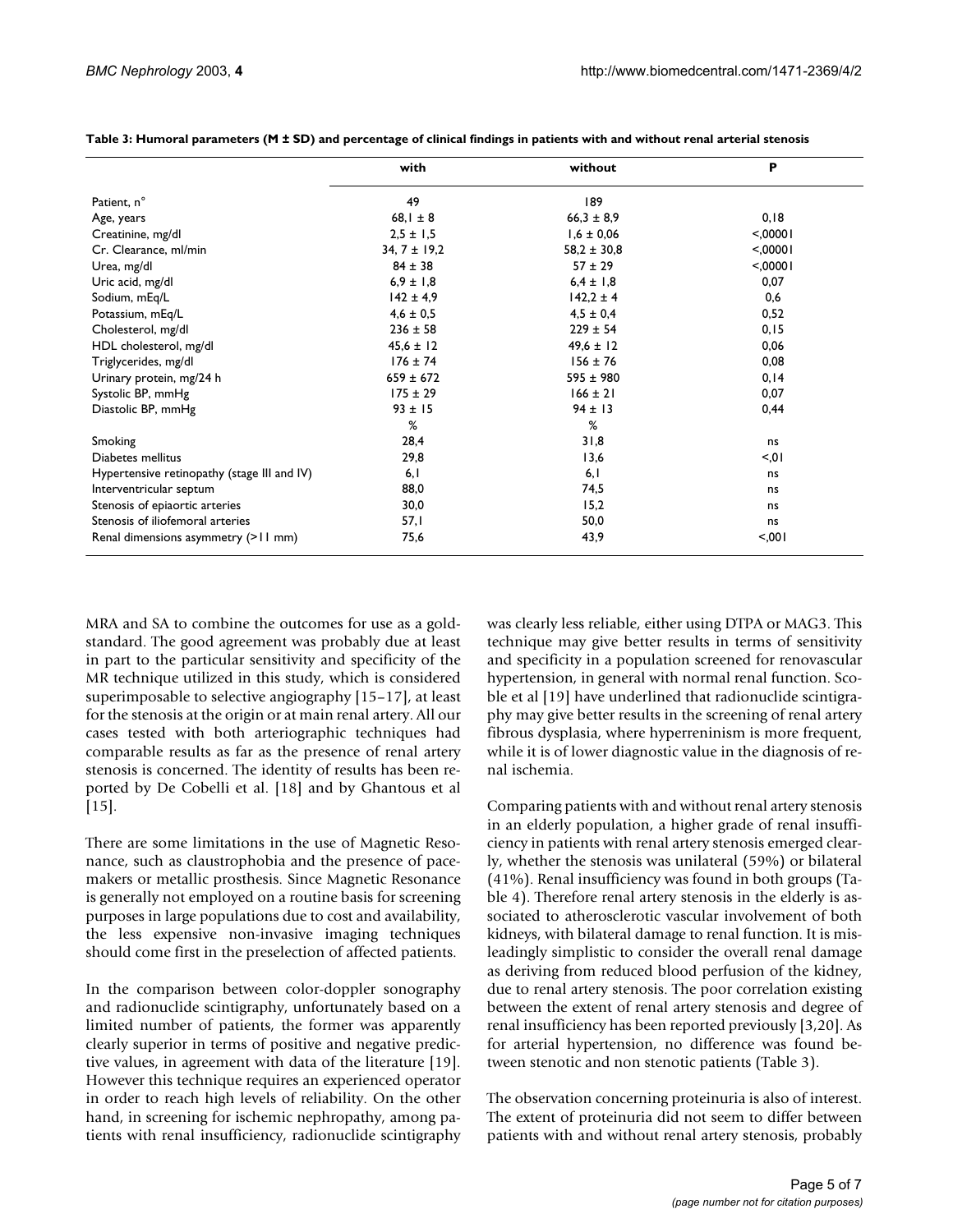|                          | monolateral     | bilateral       | D     |
|--------------------------|-----------------|-----------------|-------|
| Creatinine, mg/dl        | $2.4 \pm 1.5$   | $3.0 \pm 1.8$   | 0,22  |
| Cr. Clearance, ml/min    | $41,2 \pm 21,9$ | $29.6 \pm 16.5$ | 0, 15 |
| Urea, mg/dl              | $76.0 \pm 46.4$ | $97.6 \pm 36.5$ | 0,08  |
| Urinary protein, mg/24 h | $575 \pm 627$   | $469 \pm 329$   | 0,7   |

<span id="page-5-0"></span>**Table 4: Comparison of renal damage between patients with mono-and bilateral renal arterial stenosis.**

due to the given groups sizes. Therefore the exclusion of patients with proteinuria higher than 500 mg/day from further diagnostic procedures for renal artery stenosis, appears to be unjustified [21,22]. More recently the occurrence of marked proteinuria in patients with ischemic nephropathy has been reported [23,24]. Therefore our data support the hypothesis that atherosclerotic renal involvement may be accompanied by pathologic proteinuria. On the other hand heavy proteinuria is of frequent occurrence in nephroangiosclerosis, focal glomerulosclerosis and cholesterol emboli, conditions found in ischemic nephropathy [25–27] among the elderly.

The data of the medical literature on the prevalence of ischemic renal disease in the elderly are scarce, derived mainly from autoptic findings or from arteriography studies performed for coronary artery disease [7–10]. Our results based on color-duplex ultrasonography findings indicate an elevated occurrence of this disease in this cohort, with an increasing prevalence from the sixth decade, and reaching above 20% after age 70. Therefore the presence of ischemic nephropathy should be considered in elderly patients affected by unexplained renal insufficiency and/or hypertension of late onset. The possible evolution towards further deterioration of renal function in patients with renal artery stenosis and the results of relatively non-invasive renal stenting procedures for prevention and treatment, are indication for an extensive screening of at risk subjects.

#### **Competing interests**

None declared

#### **Authors' contributions**

1. GC conceived and coordinated the study

- 2. SC clinical work
- 3. SL expert in DDS

4. EM clinical work and participation in design of the study

5. IN biostatistical work

- 6. GR carried out renal scintigraphy
- 7. MR magnetic resonance performance
- 8. GV collaboration in renal scintigraphy
- 9. DS clinical laboratory work
- 10. MF clinical work and assistance in coordination
- 11. AZ endovascular surgery and selective angiography
- 12. RC DDS expert

#### **Acknowledgements**

The study was supported by funds of La Sapienza University. The skillful contribution of Ms. Antonina Scuderi is acknowledged

#### **References**

- 1. Dean RH, Tribble RW, Hansen KJ, O'Neil EA, Craven TE and Redding JF **[Evolution of renal insufficiency in ischemic nephropathy.](http://www.ncbi.nlm.nih.gov/entrez/query.fcgi?cmd=Retrieve&db=PubMed&dopt=Abstract&list_uids=2025065)** *Ann Surg* 1991, **213:**446-456
- 2. Hansen JK **[Prevalence of ischemic nephropathy in the athero](http://www.ncbi.nlm.nih.gov/entrez/query.fcgi?cmd=Retrieve&db=PubMed&dopt=Abstract&list_uids=7942819)[sclerotic population.](http://www.ncbi.nlm.nih.gov/entrez/query.fcgi?cmd=Retrieve&db=PubMed&dopt=Abstract&list_uids=7942819)** *Am J Kidney Dis* 1994, **24:**615-621
- 3. Meyrier A, Buchet P, Simon P, Fernet M, Rainfray M and Callard P **[Atheromatous renal disease.](http://www.ncbi.nlm.nih.gov/entrez/query.fcgi?cmd=Retrieve&db=PubMed&dopt=Abstract&list_uids=3400690)** *Am J Med* 1988, **85:**139-146
- 4. Greco BA and Breyer JA **[Atherosclerotic ischemic renal](http://www.ncbi.nlm.nih.gov/entrez/query.fcgi?cmd=Retrieve&db=PubMed&dopt=Abstract&list_uids=9016887) [disease.](http://www.ncbi.nlm.nih.gov/entrez/query.fcgi?cmd=Retrieve&db=PubMed&dopt=Abstract&list_uids=9016887)** *Am J Kidney Dis* 1997, **29:**167-187
- 5. Coen G, Manni M, Giannoni MF, Bianchini G, Calabria S and Mantella D **[Ischemic nephropathy in elderly nephrologic and hyper](http://www.ncbi.nlm.nih.gov/entrez/query.fcgi?cmd=Retrieve&db=PubMed&dopt=Abstract&list_uids=9627038)[tensive population.](http://www.ncbi.nlm.nih.gov/entrez/query.fcgi?cmd=Retrieve&db=PubMed&dopt=Abstract&list_uids=9627038)** *Am J Nephrol* 1998, **18:**221-227
- 6. USRDS 1994 Annual Data Report **executive summary.** *Am J Kidney Dis* 1994, **24:**s12-17
- 7. Appel RG, Bleyer AJ, Reavis S and Hansen KJ **[Renovascular disease](http://www.ncbi.nlm.nih.gov/entrez/query.fcgi?cmd=Retrieve&db=PubMed&dopt=Abstract&list_uids=7564074) [in older patients beginning renal replacement theraphy.](http://www.ncbi.nlm.nih.gov/entrez/query.fcgi?cmd=Retrieve&db=PubMed&dopt=Abstract&list_uids=7564074)** *Kidney Int* 1995, **48:**171-76
- 8. Holley KE, Hunt JK, Brown AL, Kinkaid OW and Sheps SG **Renal artery stenosis. A clinical-pathologic study in normotensive and hypertensive patients.** *Am J Med* 1964, **37:**14-22
- 9. Sawicki PT, Kaiser S, Heinemann L, Frenzel H and Berger M **[Preva](http://www.ncbi.nlm.nih.gov/entrez/query.fcgi?cmd=Retrieve&db=PubMed&dopt=Abstract&list_uids=2045754)[lence of renal artery stenosis in diabetes mellitus-an autopsy](http://www.ncbi.nlm.nih.gov/entrez/query.fcgi?cmd=Retrieve&db=PubMed&dopt=Abstract&list_uids=2045754) [study.](http://www.ncbi.nlm.nih.gov/entrez/query.fcgi?cmd=Retrieve&db=PubMed&dopt=Abstract&list_uids=2045754)** *J Intern Med* 1991, **229:**489-92
- 10. Eyler WR, Clark MD, Garman JE, Rian RL and Meininger DE **Angiography of the renal areas including a comparative study of renal arterial stenoses in patients with and without hypertension.** *Radiology* 1962, **78:**879-92
- 11. Valentine RJ, Clagett GP, Miller GL, Martin JD and Chervu A **[The](http://www.ncbi.nlm.nih.gov/entrez/query.fcgi?cmd=Retrieve&db=PubMed&dopt=Abstract&list_uids=10.1067/mva.1993.47899) [coronary risk of unsuspected renal artery stenosis.](http://www.ncbi.nlm.nih.gov/entrez/query.fcgi?cmd=Retrieve&db=PubMed&dopt=Abstract&list_uids=10.1067/mva.1993.47899)** *J Vasc Surg* 1993, **18:**433-440
- 12. Olin JW, Piedmonte MR, Young JR, De Anna S, Grubb M and Childs MB **[The utility of duplex ultrasound scanning of the renal ar](http://www.ncbi.nlm.nih.gov/entrez/query.fcgi?cmd=Retrieve&db=PubMed&dopt=Abstract&list_uids=7741367)[teries for diagnosing significant renal artery stenosis.](http://www.ncbi.nlm.nih.gov/entrez/query.fcgi?cmd=Retrieve&db=PubMed&dopt=Abstract&list_uids=7741367)** *Ann Intern Med* 1995, **122:**833-36